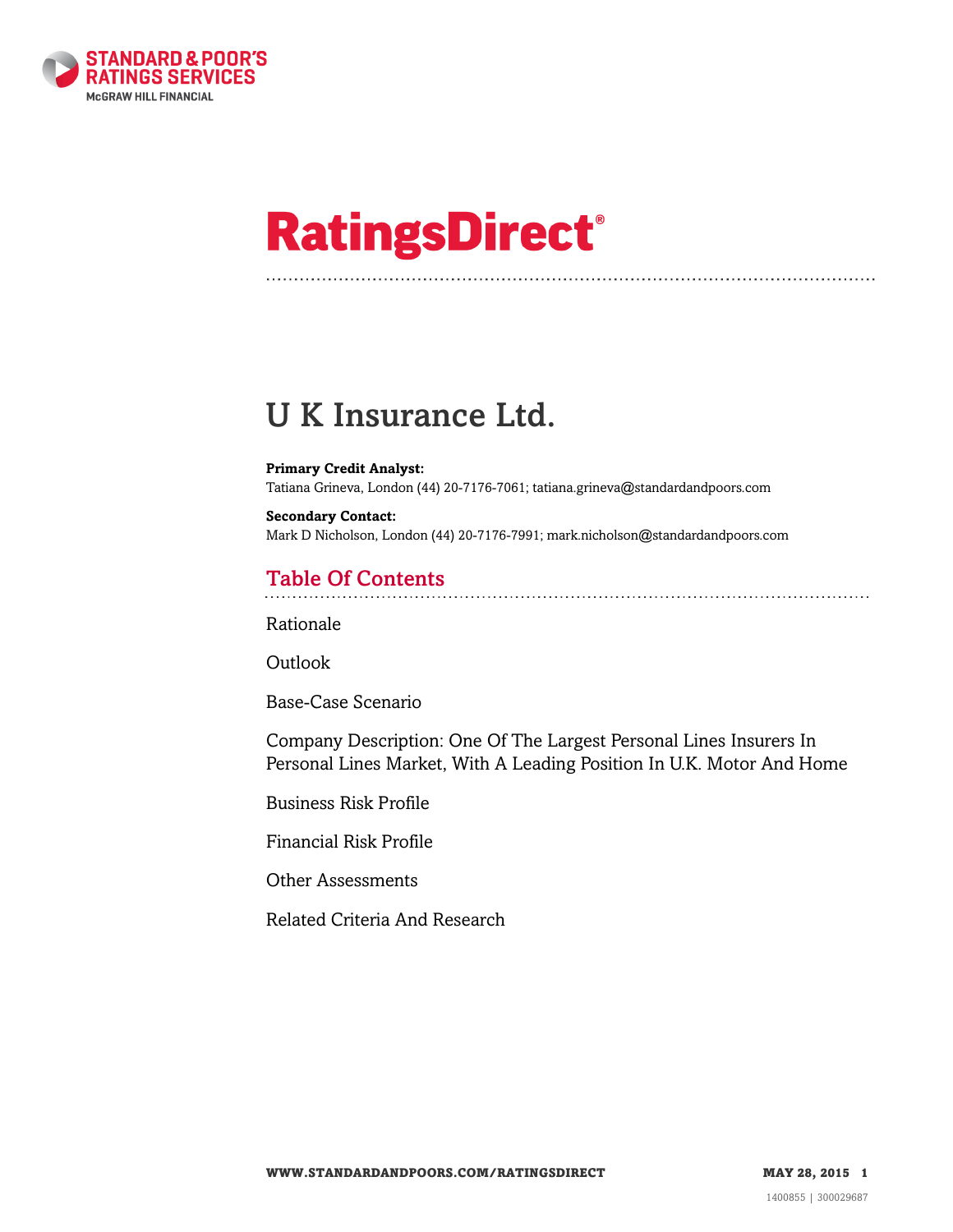# U K Insurance Ltd.



\*Stand-alone credit profile.

<span id="page-1-0"></span>See Ratings Detail for a complete list of rated entities and ratings covered by this report.

# Rationale

#### **Business Risk Profile: Strong**

• No. 1 motor and household insurer in the U.K. with well-known brands in the U.K. market.

#### **Financial Risk Profile: Very Strong**

- Very strong capital and earnings supported by strong overall operating performance and capital adequacy that still exceeds our benchmark for 'AAA' confidence level, although which we expect to gradually reduce to the upper level of an 'A' by 2018 due to lower level of retained earnings and increasing investment risk.
- Intermediate risk position, reflecting a well-diversified investment portfolio and minimal exposure to employees' postemployment obligations, which are offset by the cyclicality of the U.K. motor market and the increasing volatility of capital and earnings.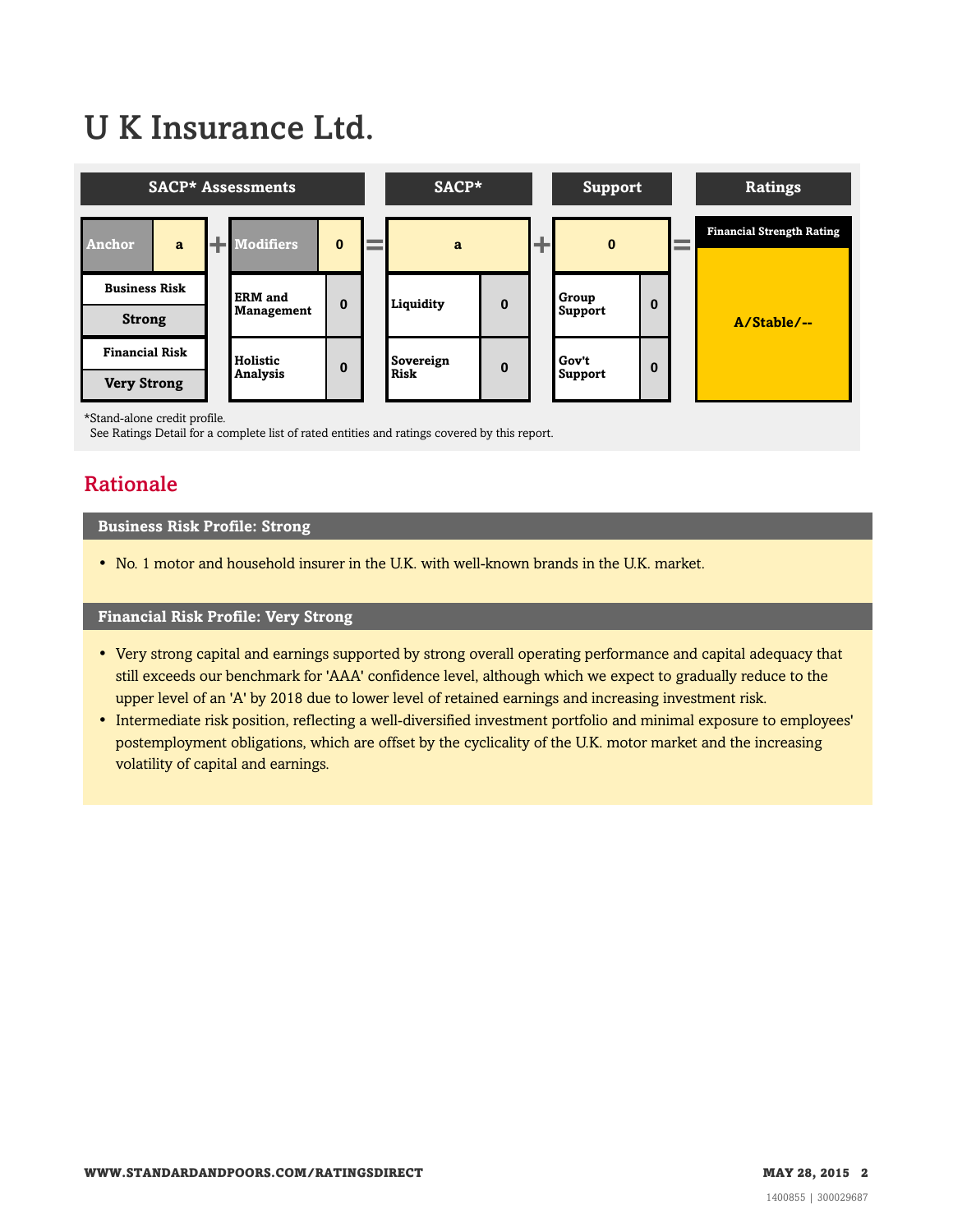#### **Outlook: Stable**

The stable outlook reflects Standard & Poor's Ratings Services' view that U.K. Insurance Ltd. (UKI) will continue well controlled repatriation of excess capital to shareholders but will maintain at least strong capital and earnings, with capital adequacy at least comfortably at the 'A' level over the next 24 months. We also expect that UKI will maintain stable earnings during this period, a conservative investment profile, and a strong competitive position in the U.K.

#### Downside scenario

We could lower the ratings if capital adequacy falls below the 'A' level, or earnings materially fail to meet our expectations. We could also lower the ratings if UKI's leading positions in motor and household insurance shrink unexpectedly in a competitive market environment.

#### Upside scenario

We consider an upgrade to be unlikely, but we may raise the ratings if UKI maintains its capital consistently at the 'AAA' confidence level, or if our assessment of the complexity and importance of enterprise risk management (ERM) to the rating increases.

### <span id="page-2-0"></span>Base-Case Scenario

#### **Macroeconomic Assumptions**

- We forecast real GDP to increase by an annual average of 2.7% over 2015-2016.
- While in the longer run we would expect a correlation between GDP and non-life premium growth, over our rating horizon we anticipate that internal industry dynamics in the U.K. insurance market will prove a stronger determinant of sector profitability than these macroeconomic trends.
- For detailed macroeconomic assumptions, see "U.K. Property/Casualty Insurance Sector Carries An Intermediate Industry And Country Risk Assessment," published on May 11, 2015.

#### **Company-Specific Assumptions**

- Gross premiums written to decline by 3% in 2015 with 0% growth in 2016.
- Capital adequacy will be managed at least comfortably at the 'A' level.
- Reserve releases to continue, but at a lower level in the future.
- Net income after tax to be at least £245 million in 2015, and at least £250 million in 2016.
- The combined ratio to remain strong between 95%-97% in 2015-2016.
- Return on revenue in excess of 9% annually over the same period.
- Financial leverage to remain about 20% and coverage 7x-8x.
- A three-year average dividend payout ratio of about 90% of our forecasted net income after tax.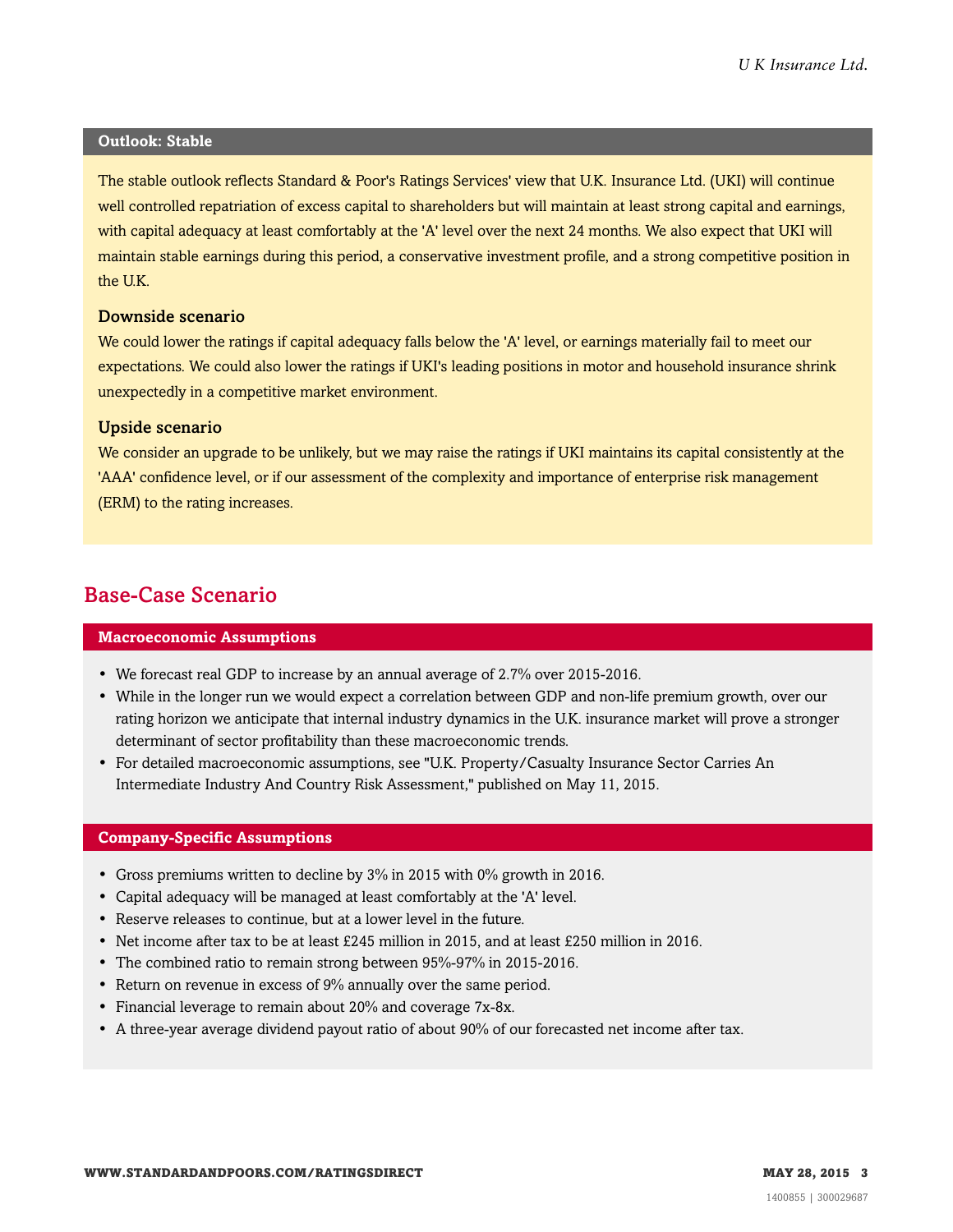#### **Key Metrics**

| $(Mil. \mathcal{L})$                          | 2016f     | 2015f     | $2014*$ | 2013   | 2012   | 2011   | 2010    |
|-----------------------------------------------|-----------|-----------|---------|--------|--------|--------|---------|
| Gross premiums written                        | ~1000.0   | ~1000.0   | 3099.0  | 3834.5 | 4001.4 | 4168.3 | 4971.0  |
| Change in gross premiums written (%)          | 0.0       | (3.0)     | (19.2)  | (4.2)  | (4.0)  | (16.1) | (6.0)   |
| Net income (attributable to all shareholders) | >250.0    | >240.0    | 373.0   | 312.8  | 184.3  | 249.0  | (271.9) |
| Return on revenue $(\%)$                      | >9.0      | >8.0      | 14.5    | 11.1   | 4.9    | 6.5    | (7.7)   |
| Return on shareholders' equity (%)            | >10.0     | >10.0     | 13.3    | 11.1   | 5.5    | 6.8    | (7.7)   |
| Net combined ratio** $(\% )$                  | 95.0-97.0 | 95.0-97.0 | 92.7    | 93.0   | 98.8   | 100.5  | 117.0   |

F--forecast.

\* 2014 Financials reflect only continuing business and exclude Italian and German operations of Direct Line which will be sold to Mapfre Group in 2015

\*\* Historic combined ratios include run-off business, while forecasted ratios exclude run-off business

## <span id="page-3-0"></span>Company Description: One Of The Largest Personal Lines Insurers In Personal Lines Market, With A Leading Position In U.K. Motor And Home

UKI is the main operating insurance subsidiary of Direct Line Group (DLG) and best known through its Direct Line brand. DLG wrote gross premiums in 2014 of £3.1 billion (2013: £3.8 billion) primarily directly. 2014 financials only reflect continuing business. The U.K. personal lines business accounted for 84%, U.K. commercial for 16%. In September 2014 DLG entered into a binding agreement for the sale of its international business (Italy and Germany) which we view neutrally due to the lack of scale in these markets. DLG operates in the U.K. under well-known, market-leading brands like Direct Line, Direct Line for Business, Churchill, Privilege, NIG, and Green Flag.

#### **Table 1**

#### U K Insurance Ltd. -- Industry And Country Risk

| Insurance sector |                   | IICRA Business mix $(\%)^*$ |
|------------------|-------------------|-----------------------------|
| UK P/C           | Intermediate risk | 100                         |

\*Includes continuing operations only

<span id="page-3-1"></span>P/C--Property and casualty.

# Business Risk Profile: Strong

We assess UKI's business risk profile as strong, based on its strong competitive position in the mature and highly competitive U.K. non-life insurance market.

#### Insurance industry and country risk

Most of UKI's business stems from the large and mature U.K. insurance market, where we consider industry and country risks to be intermediate (see "U.K. Property/Casualty Insurance Sector Carries An Intermediate Industry And Country Risk Assessment," published on May 11, 2015). We assess the industry risk for the U.K. P/C insurance sector as moderate. The assessment is dragged down by the relative ease of opening an insurance business in the U.K. and by the recent volatility of motor liability claims. Despite strong competition on price in personal lines, the sector's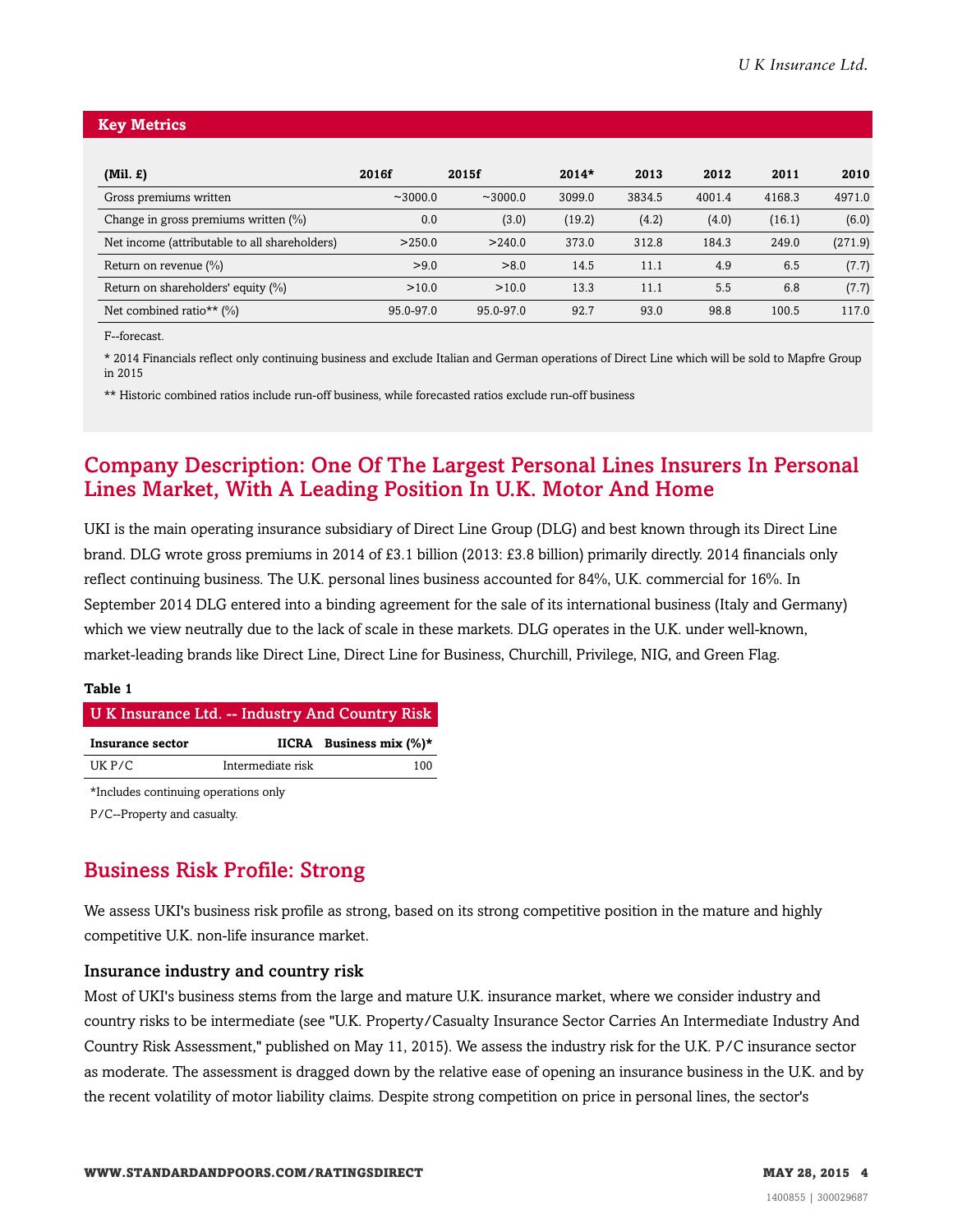profitability overall is solid. DLG's dependence on the U.K. market somewhat constrains DLG's overall business risk profile. Entry to personal lines business has relatively few restrictions in the U.K. because of the sector's bias toward direct sales channels, especially Internet and aggregator sales channels, for major lines. Although an insurer still has to build its brand through marketing, a network of offices, salesmen, or broker contacts remains much more significant for commercial than for personal lines. Ease of entry to the U.K. market, compared with peer markets, leads to a corresponding oversupply of capacity at most stages of the pricing cycle. Thus, UKI is exposed to cyclicality, competitiveness, and possible legislative changes in its single market.

#### Competitive position

UKI has a strong competitive position. It is one of the leaders in the personal lines markets in the U.K. and has about a 9% overall market share (based on reported Association of British Insurers data for 2013). It also has strong positions in the motor and home segments. In our view, the group gains sustainable competitive advantage through economies of scale in pricing and wider costs. Historical claims data on such a large scale also enables UKI to price more accurately and has helped the group improve its operating performance since 2010. Market-leading brands and direct distribution channels create competitive advantages for UKI by enabling it to lower its acquisition costs below those of its peers.

Although the U.K. personal lines market is very competitive, we do not see any immediate threats to UKI's competitive position.

In our base-case scenario, we expect UKI to continue to exhibit a strong performance with a combined (loss and expense) ratio of 95%-97%, well below the U.K. overall insurance market based on S&P forecasted combined ratio of 100% in 2015. (see IICRA).

| <b>U K Insurance Ltd. -- Competitive Position</b>         |         |         |                        |         |         |
|-----------------------------------------------------------|---------|---------|------------------------|---------|---------|
|                                                           |         |         | --Year-ended Dec. 31-- |         |         |
| $(Mil. \mathcal{L})$                                      | $2014*$ | 2013    | 2012                   | 2011    | 2010    |
| Gross premiums written                                    | 3099.00 | 3834.50 | 4001.40                | 4168.30 | 4971.00 |
| Change in Gross Premiums Written (%)                      | (19.18) | (4.17)  | (4.00)                 | (16.15) | (6.05)  |
| Net premiums written                                      | 2917.00 | 3466.50 | 3636.00                | 3911.20 | 4787.50 |
| Change in Net Premiums Written (%)                        | (15.87) | (4.66)  | (7.04)                 | (18.30) | (5.97)  |
| $P/C$ : reinsurance utilization - premiums written $(\%)$ | 5.89    | 9.60    | 9.13                   | 6.17    | 3.69    |

#### **Table 2**

\*2014 financials reflect only continuing business and exclude Italian and German operations of Direct Line which will be sold to Mapfre Group in 2015.

# <span id="page-4-0"></span>Financial Risk Profile: Very Strong

Our view of UKI's very strong financial risk profile is driven by our very strong capital adequacy assessment.

#### Capital and earnings: Capital adequacy to remain comfortably at least in the 'A' confidence level in 2015-2017

We assess UKI's capital and earnings as very strong. Its capital adequacy as of Dec. 31, 2014, is at the 'AAA'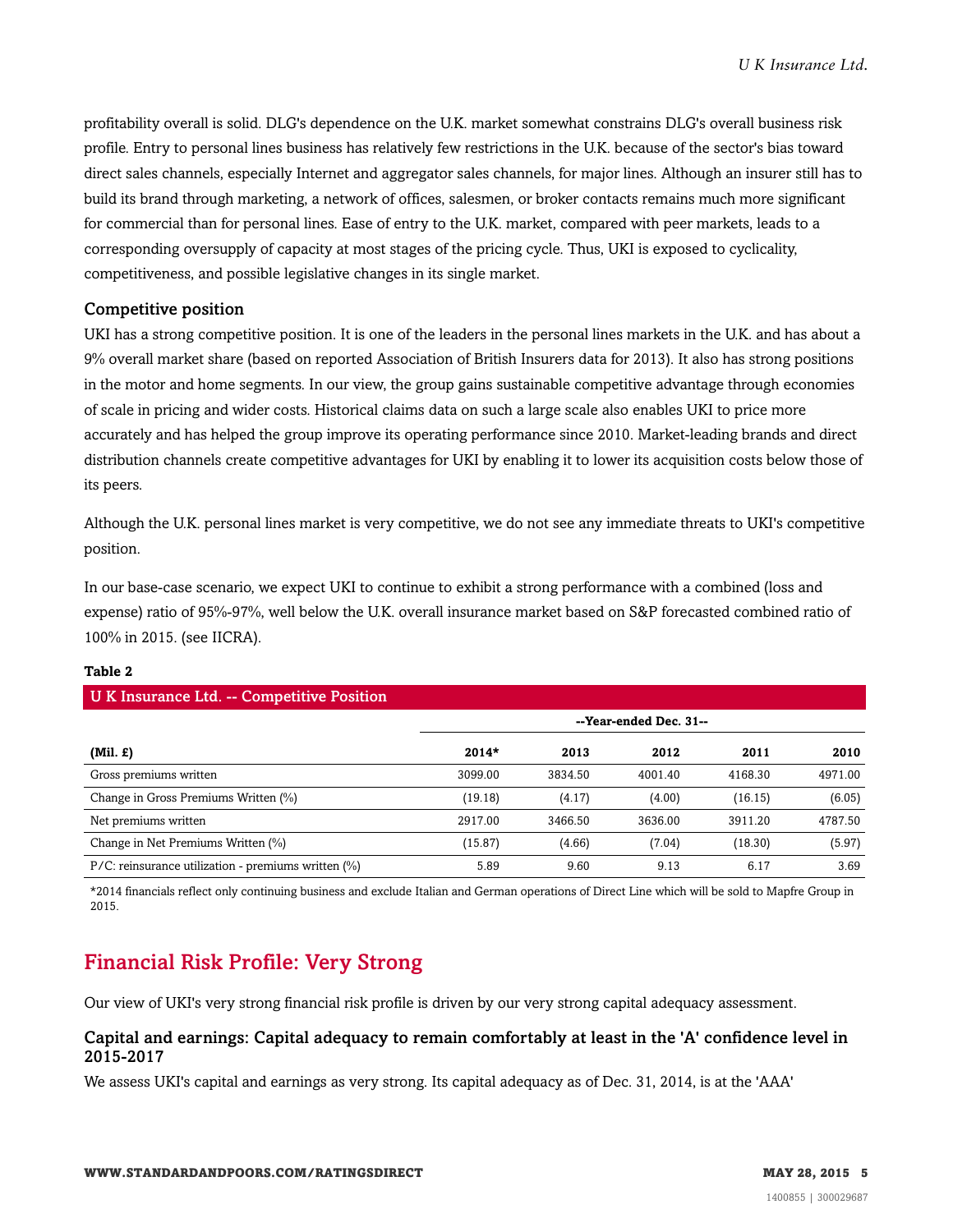confidence level but under our base-case scenario, we expect it to gradually weaken to the 'AA' confidence level in 2015-2016 and to subsequently stabilize at the upper end of the 'A' confidence level in 2016-2017. We expect the reduction to be driven by a lower level of retained earnings and, to a lesser extent, by higher credit risk charges resulting from UKI's plans to diversify its investment portfolio into infrastructure, high yield debt, etc., resulting in a lower overall credit quality of the investment portfolio (see Company Specific Assumptions for our base-case scenario). In our view, low interest rates may also weaken UKI's investment income, which however may be compensated by the materialization of the plans to diversify the investment portfolio. A rise in interest rates may also reduce UKI equity in the short-term, which may be compensated in the longer term by higher investment income.

#### **Table 3**

#### U K Insurance Ltd. -- Capitalization Statistics

|                                           | --Year-ended Dec. 31-- |         |         |         |         |
|-------------------------------------------|------------------------|---------|---------|---------|---------|
| (Mil. f)                                  | $2014*$                | 2013    | 2012    | 2011    | 2010    |
| Common shareholders' equity               | 2811.00                | 2790.00 | 2831.60 | 3871.30 | 3482.10 |
| Change in common shareholders' equity (%) | 0.73                   | (1.47)  | (26.86) | 11.18   | (2.75)  |

\*2014 financials reflect only continuing business and exclude Italian and German operations of Direct Line which will be sold to Mapfre Group in 2015.

#### **Table 4**

#### U K Insurance Ltd. -- Earnings Statistics

| -                                             |                        |       |       |        |        |
|-----------------------------------------------|------------------------|-------|-------|--------|--------|
|                                               | --Year-ended Dec. 31-- |       |       |        |        |
| $(Mil. \mathcal{L})$                          | $2014*$                | 2013  | 2012  | 2011   | 2010   |
| Total revenue                                 | 3310                   | 3892  | 4120  | 4737   | 5538   |
| EBITDA adjusted                               | 568                    | 490   | 258   | 360    | (384)  |
| Net income (attributable to all shareholders) | 373                    | 313   | 184   | 249    | (272)  |
| Return on revenue (%)                         | 14.46                  | 11.11 | 4.95  | 6.53   | (7.69) |
| Return on shareholders' equity (reported) (%) | 13.31                  | 11.13 | 5.50  | 6.77   | (7.70) |
| $P/C$ : net expense ratio $(\%)$              | 34.85                  | 31.85 | 33.69 | 30.71  | 23.90  |
| $P/C$ : net loss ratio $\binom{0}{0}$         | 57.84                  | 61.14 | 65.13 | 69.77  | 93.05  |
| P/C: net combined ratio $(\%)^*$              | 92.69                  | 92.99 | 98.82 | 100.48 | 116.95 |

\*2014 financials reflect only continuing business and exclude Italian and German operations of Direct Line which will be sold to Mapfre Group in 2015.

\*\*Historic combined ratios include run-off business.

#### Risk position: Intermediate due to a well diversified investment portfolio and minimal exposure to postemployment defined benefit obligations.

In our view, UKI's risk position is intermediate. While it benefits from the diversity of its investment portfolio and minimal exposure to employee postemployment defined benefits obligations, the credit quality of the investment portfolio is gradually reducing in response to a low interest rate environment and in search of a better asset liability management ethos, but remains strong. Nearly 90% of UKI's investment portfolio is concentrated in bonds and cash. We expect UKI's management team to remain committed to its conservative investment strategy and strictly monitor its exposure and adhere to its credit benchmarks and limits allocated.

However, the cyclicality of the U.K. motor market may increase the volatility of capital and earnings in the future, if the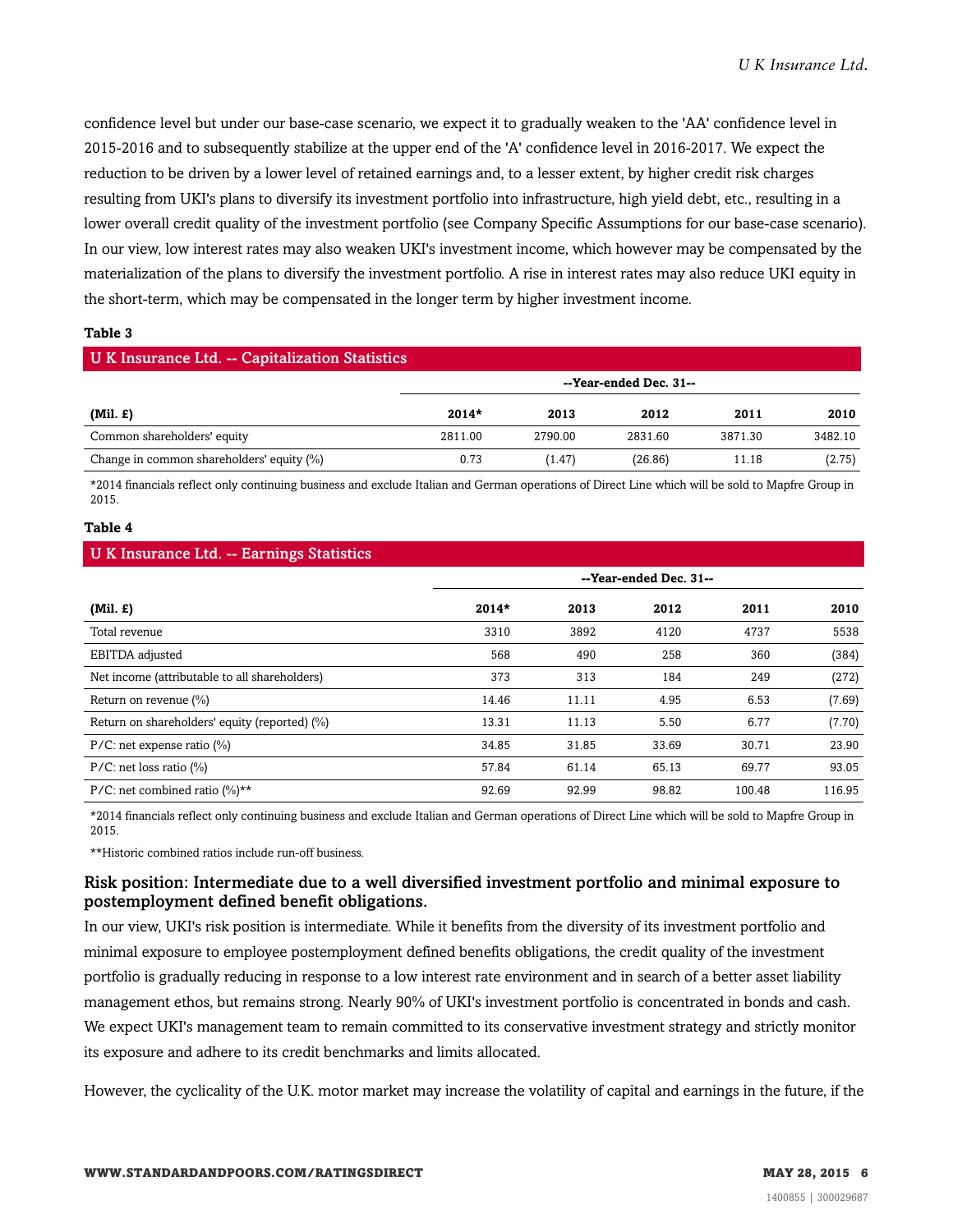level of volatility we observed in 2009-2010, when the group had to significantly strengthen reserves because of high industrywide increases in bodily injury costs and soft market conditions, repeats.

#### **Table 5**

| <b>UK Insurance Ltd. -- Risk Position</b>                    |                        |       |       |       |       |
|--------------------------------------------------------------|------------------------|-------|-------|-------|-------|
|                                                              | --Year-ended Dec. 31-- |       |       |       |       |
| $(Mil. \mathcal{L})$                                         | $2014*$                | 2013  | 2012  | 2011  | 2010  |
| Total invested assets                                        | 7149                   | 8573  | 9439  | 10930 | 10755 |
| Net investment income                                        | 176                    | 189   | 199   | 244   | 269   |
| Net investment yield $(\%)$                                  | 2.23                   | 2.09  | 1.96  | 2.25  | 2.58  |
| Portfolio composition (% of General account invested assets) |                        |       |       |       |       |
| Cash and short term investments (%)                          | 12.32                  | 10.60 | 15.98 | 26.25 | 26.08 |
| Bonds $(\% )$                                                | 75.65                  | 79.06 | 75.34 | 67.01 | 65.08 |
| Equity investments $(\% )$                                   | N/A                    | N/A   | N/A   | N/A   | N/A   |
| Real estate $(\% )$                                          | 4.30                   | 2.61  | 1.37  | 0.64  | 0.78  |
| Mortgages $(\% )$                                            | 5.91                   | 2.66  | 0.48  | 2.59  | 4.61  |
| Loans $(\%)$                                                 | 0.77                   | 5.08  | 6.83  | N/A   | N/A   |
| Other investments (%)                                        | 1.07                   | 0.00  | 0.00  | 3.50  | 3.45  |

N/A--Not applicable.

\*2014 financials reflect only continuing business and exclude Italian and German operations of Direct Line which will be sold to Mapfre Group in 2015.

#### Financial flexibility: Adequate reflecting supportive leverage and coverage and potential ability to raise additional capital based on the recent experiences.

UKI has adequate financial flexibility, in our view, thanks to its good earnings stream, prospectively capital at least at the 'A' confidence level, a satisfactory level of financial leverage (at about 20%), a healthy level of fixed-charge coverage (7x-8x) in 2015-2016, and the successful flotation/sale of its shares in difficult market conditions in 2013 and 2014. It also successfully issued junior subordinated debt of £500 million.

In our view, however, UKI's capital market track record is not as long as that of its competitors, to which we assign the highest financial flexibility assessment.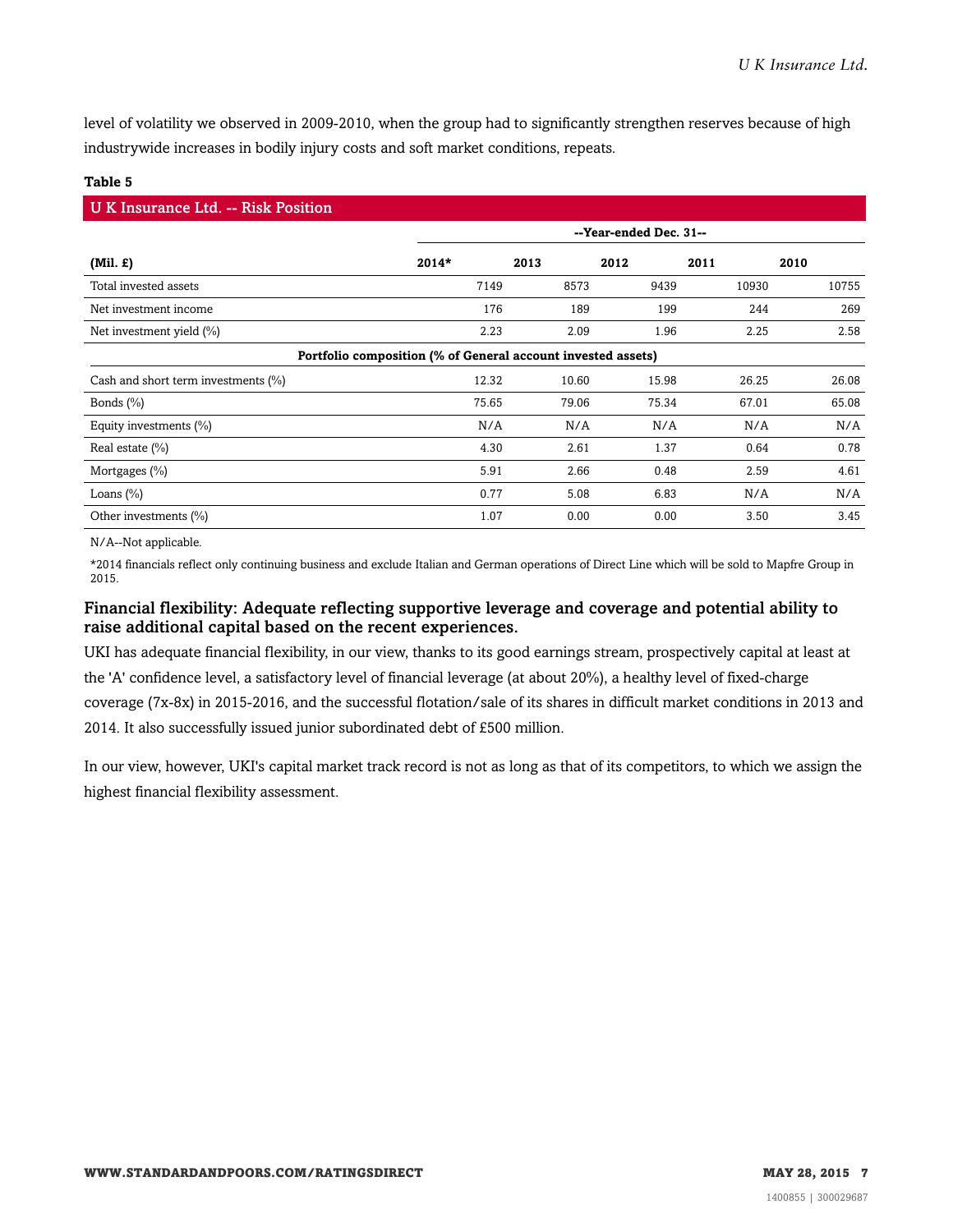#### **Chart 1**



### <span id="page-7-0"></span>Other Assessments

We consider that UKI's adequate with strong risk controls ERM, and satisfactory management and governance assessments, are neutral for the rating. Liquidity is exceptional.

#### Enterprise risk management

UKI's ERM framework reflects our positive views of the overall risk controls, risk model and strategic risk management. In our opinion, the importance of ERM to the rating is low as it operates in a less complex risk environment compared to the companies to which we assign a high level of ERM importance. We, however, do not expect the group to experience losses outside its risk tolerance.

#### Management and governance

We consider that the executive team, headed by Paul Geddes, established a track record following a notable turnaround in DLG's operating performance, successful issuance of junior subordinated debt in April 2012, and oversubscribed flotation and subsequent follow-on sale of 99.7% of DLG's shares. In our view, the management team has a very clear strategy and focus on profitability, and is working hard to sustain a strong performance in challenging market conditions.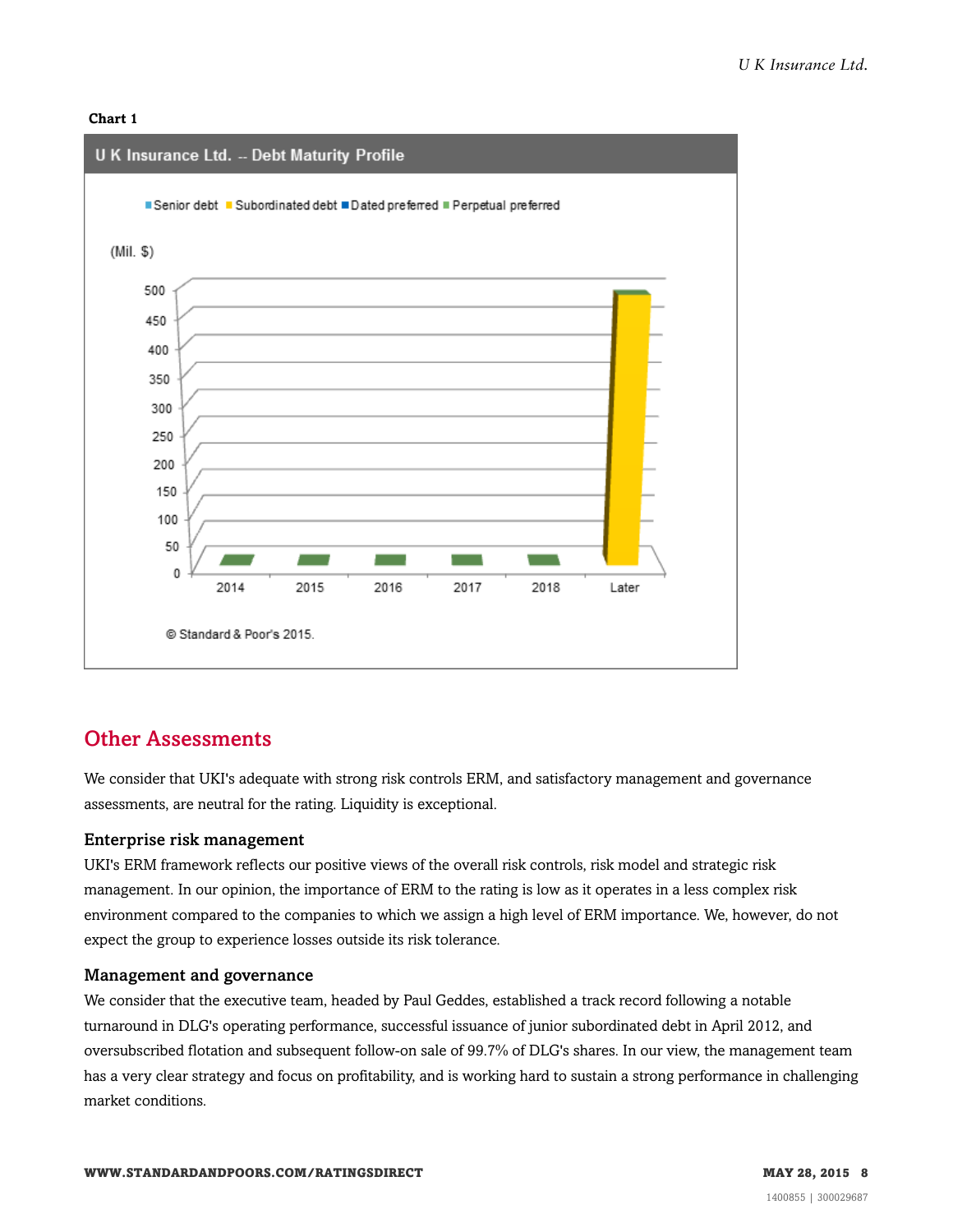DLG's strategy appears to be well-thought-out and consistent with its organizational capabilities, taking into account market developments. However, the sustainability of the strategy has yet to be proven over the next two to three years, particularly with regard to growth and the sustainability of net combined ratios.

#### **Liquidity**

DLG's liquidity ratio is more than 200%, based on the strength of available sources, mainly the group's regular inflow of premium income and highly liquid asset portfolio.

## <span id="page-8-0"></span>Related Criteria And Research

#### Related Criteria

- Insurers: Rating Methodology, May 7, 2013
- Enterprise Risk Management, May 7 2013
- Management And Governance Credit Factors For Corporate Entities And Insurers, Nov. 13, 2012
- Refined Methodology And Assumptions For Analyzing Insurer Capital Adequacy Using The Risk-Based Insurance Capital Model, June 7, 2010
- General Criteria: Use Of CreditWatch And Outlooks, Sept. 14, 2009
- Hybrid Capital Handbook: September 2008 Edition, Sept. 15, 2008

| Ratings Detail (As Of May 28, 2015)             |                |  |  |  |
|-------------------------------------------------|----------------|--|--|--|
| <b>Operating Company Covered By This Report</b> |                |  |  |  |
| <b>UK Insurance Ltd.</b>                        |                |  |  |  |
| Financial Strength Rating                       |                |  |  |  |
| Local Currency                                  | $A/Stable/$ -- |  |  |  |
| <b>Counterparty Credit Rating</b>               |                |  |  |  |
| Local Currency                                  | $A/Stable/$ -- |  |  |  |
| Junior Subordinated                             | BBB+           |  |  |  |
| <b>Domicile</b>                                 | United Kingdom |  |  |  |

\*Unless otherwise noted, all ratings in this report are global scale ratings. Standard & Poor's credit ratings on the global scale are comparable across countries. Standard & Poor's credit ratings on a national scale are relative to obligors or obligations within that specific country. Issue and debt ratings could include debt guaranteed by another entity, and rated debt that an entity guarantees.

#### **Additional Contact:**

Insurance Ratings Europe; InsuranceInteractive\_Europe@standardandpoors.com